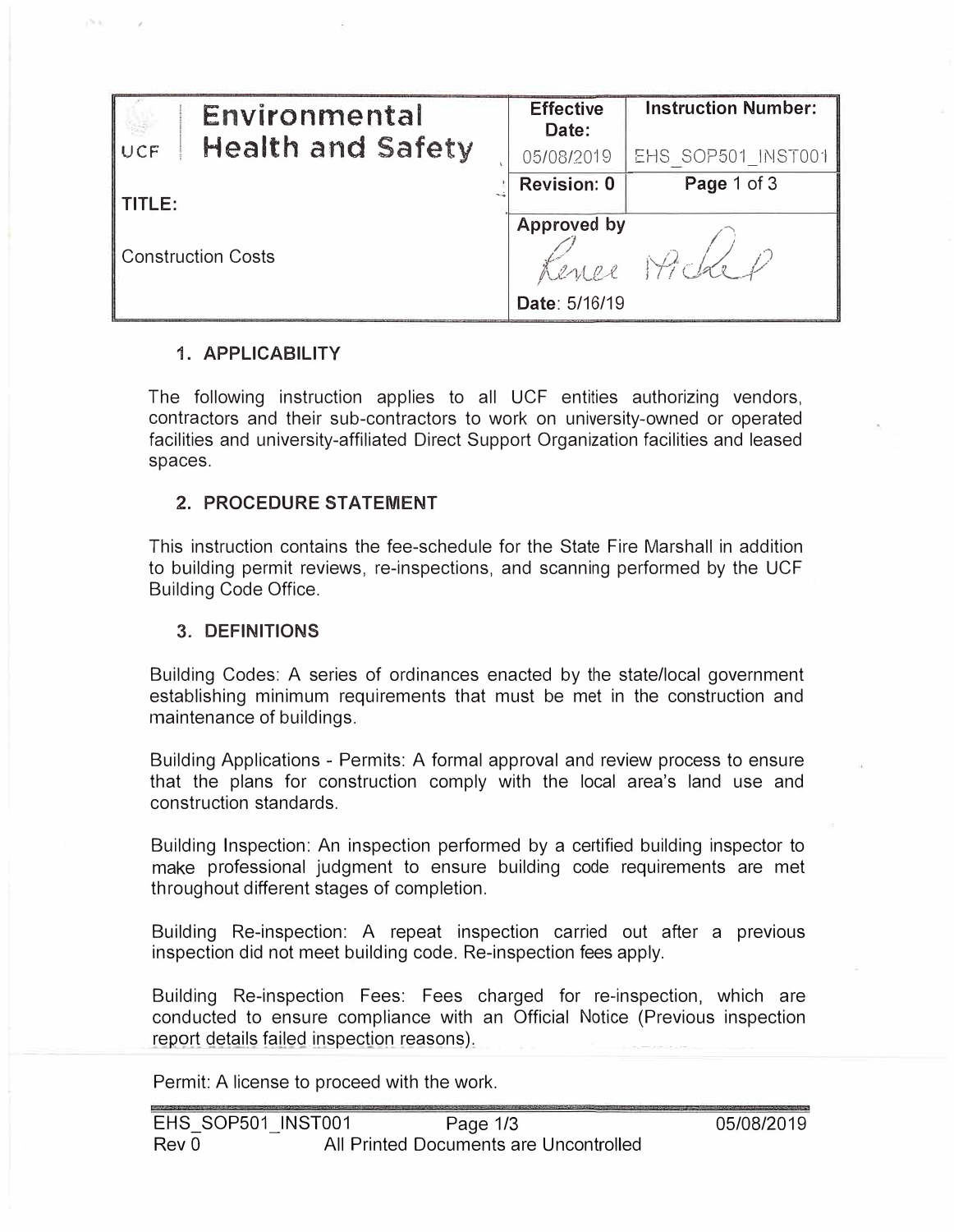# **4. RESPONSIBILITY**

By the authority delegated from the university President, the UCF Building Code Office and its Building Official will follow and ensure compliance with the Florida Building Code scope and Florida Fire Prevention Code.

# **5. ASSOCIATED DOCUMENTS**

EHS SOP501 Building Code Program

# **6. INSTRUCTION**

## **State Fire Marshall Fees:**

SFM fees are calculated as part of the Construction Cost (Construction Cost x 0.0025 with a \$100 minimum). All SFM fees are non-refundable

## **Building Permit Fees:**

Building permit fees are based on a sliding scale and are automatically calculated on the application here: <http://ehs.ucf.edu/sites/default/files/buildingcode/BldgPermitApplication2018.pdf>

Expedite fee \$550.

Temporary Certificate of Occupancy Fee \$550.00

Any additional reviews beyond the 2 revision will be billed at a cost of \$78.00 per hour.

## **Re-inspection Fee Schedule:**

| Building Code Fees Per Inspection |                                                |                                                |                                               |                                                        |  |
|-----------------------------------|------------------------------------------------|------------------------------------------------|-----------------------------------------------|--------------------------------------------------------|--|
|                                   | Prescheduled<br>(Failed)<br>Re-inspection      | Same Day<br>Re-inspection                      | Emergency<br>Re-inspection<br>Evenings        | Emergency<br>Re-inspection<br>Weekends and<br>Holidays |  |
| Time                              | Monday - Friday<br>$8:00$ a.m. $-4:00$<br>b.m. | Monday - Friday<br>$8:00$ a.m. $-4:00$<br>p.m. | Monday - Friday<br>$4:00$ p.m. - 6:30<br>p.m. | <b>Weekends</b><br>land<br><b>Holidays</b>             |  |
| <b>Flat Rate</b>                  | \$150                                          | $$117$ per hour                                | $$117$ per hour                               | \$117 per hour                                         |  |
|                                   | Flat Rate                                      | 2 hour minimum                                 | 2 hour minimum 2 hour minimum                 |                                                        |  |